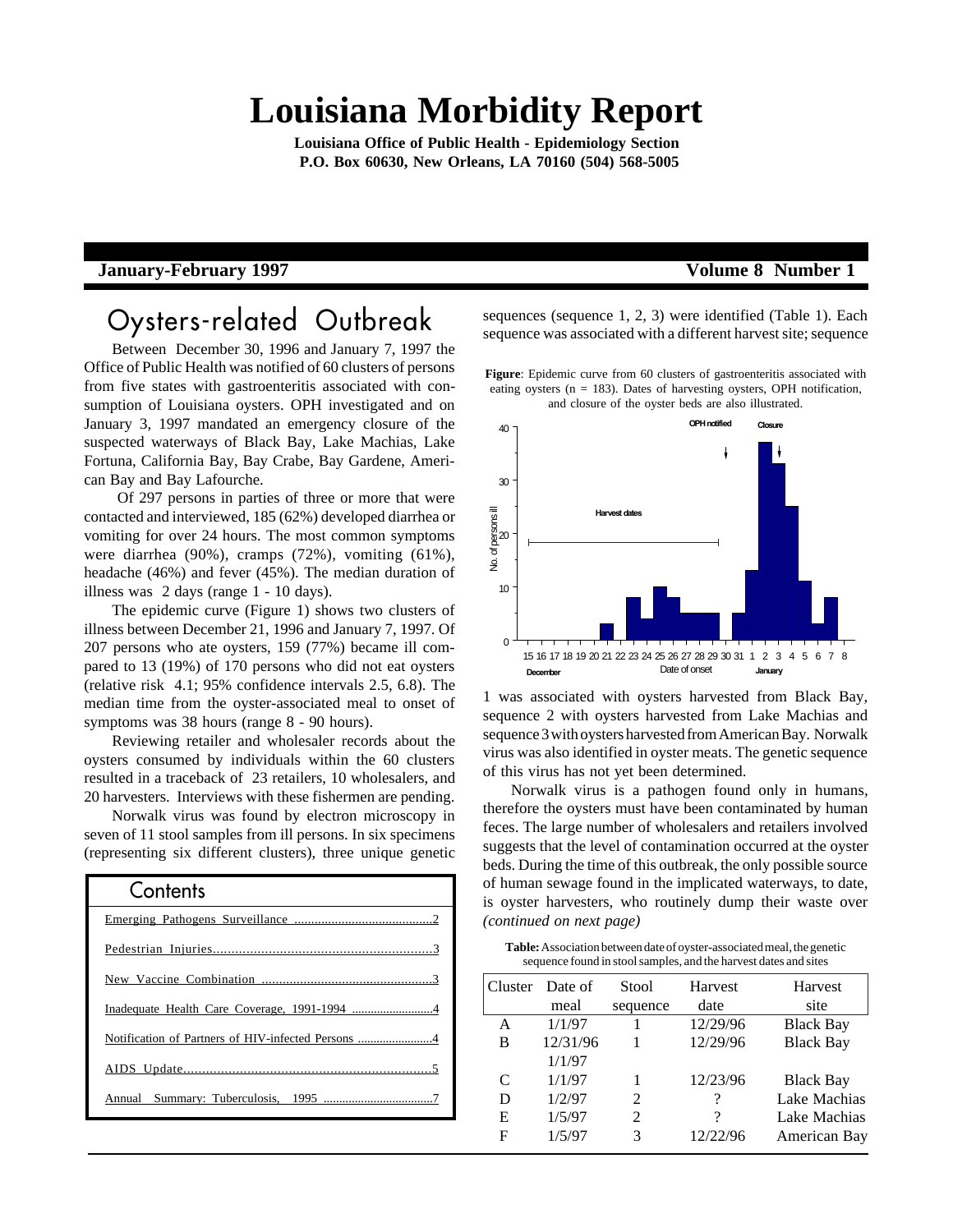*Oysters-related Outbreak (Cont.)*

board. During the month of December, due to the cold and foggy weather, recreational boaters were rare, and the harvest sites were many miles from community sewage outlets.

This is the third oyster-related outbreak due to Norwalk virus within the last three years. In 1993, oyster contamination in Cabbage Reef was associated with fishermen infected with Norwalk virus who dumped their waste directly into the water. In 1996, the source of oyster contamination was felt to be most likely an oil rig on Stone Island which had a malfunctioning sewage disposal system and several employees who had Norwalk-like gastroenteritis prior to the outbreak. Fishermen dumping waste overboard could not be excluded as an additional source of oyster contamination. In both outbreaks, recommendations centered around proper sewage disposal and its enforcement.

The third outbreak differs from the other two because three different harvest waterways have been identified, and each waterway is associated with a unique Norwalk virus strain. This data suggests the possibility that several fishermen, infected with Norwalk viruses of different genotypes, were simultaneously dumping their waste, but in different waterways, and that environmental conditions somehow favored accumulation of the viruses in the oysters.

Because the present epidemiologic and laboratory investigation is on-going, OPH's interim recommendations have been to more strictly enforce toilets on boats and to create acceptance stations at docks. The eight waterways were reopened on January 23, 1997 with no additional cases of gastroenteritis reported.

# Emerging Pathogens **Surveillance**

In a previous Morbidity Report (Vol. 7, No. 4), the Epidemiology Section published information regarding the initiation of an active surveillance program on selected antibiotic resistant pathogens, drug-resistant *streptococcus pneumoniae* (DRSP), methicillin resistant *staphylococcus aureus* (MRSA) and vancomycin resistant enterococcus species (VRE). From July through December, 1996 the surveillance program collected data on these organisms from twenty sentinel hospitals throughout the nine public health regions of Louisiana. Both aggregate data, collected monthly on the number of isolates screened from sterile sites and those demonstrating drug resistance and case reports from reference laboratories and Infection Control Practitioners, respectively, have provided useful information toward determining baseline levels of resistance statewide. Aggregate data show that statewide, 19% of *S. pneumoniae* are resistant to penicillin, 27% of *S. aureus* are resistant to methicillin/oxacillin, and 2% of enterococci are resistant to vancomycin. The rate of resistance of these organisms by public health region reveal extreme variability between regions and may be biased due to convenience sampling of hospitals, small sample size and limited period of data collection (Figure 1). Large rates seen in some of the regions are due to the latter two and are not representative of actual regional rates. However, beginning on January 1, 1997 the Epidemiology Section increased the initial sample of selected hospitals to include all hospitals with 175 beds or more resulting in a doubling of the sample size which is expected to more actually reflect drug-resistant patterns in the state.

A case has been defined as an individual with DRSP or VRE which was isolated from a sterile site. When speciation is possible, enterococcus is reported as *faecium* or *faecalis*. Case reports have provided data on patient demographics, infection site, bacterial species and drug resistance patterns. There were eight male and six female cases of DRSP; the median age was 52, but infection was seen ranging from <1

Percent Resistant **Figure**: Drug resistant pathogens in Louisiana, July-December 1996



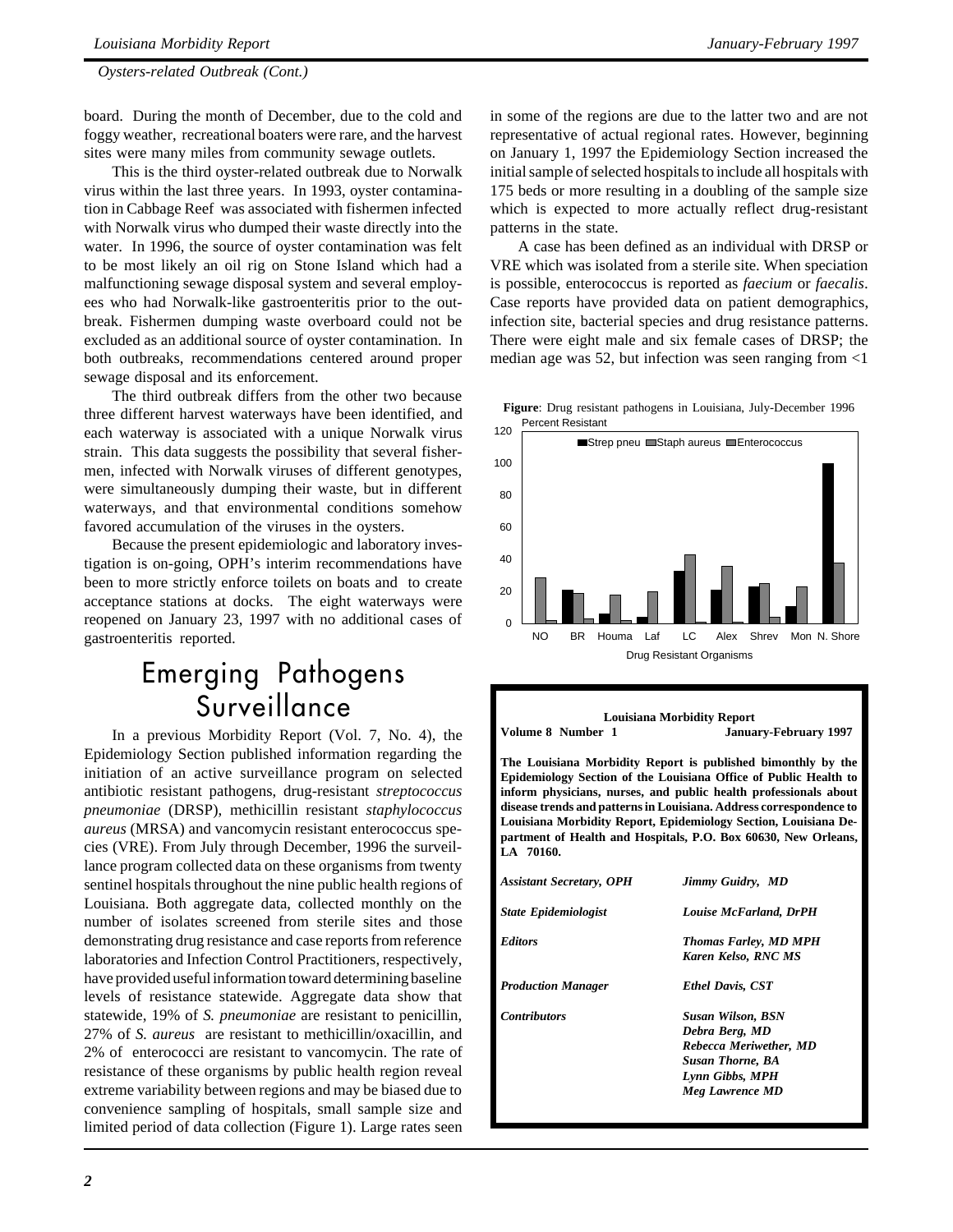to 100 years of age. Of the fourteen cases of DRSP eight were isolated from blood, 2 bronchial washings and 1 each from CSF, sinus surgical aspirate, middle ear and lung. Four each fell in the months of July and November. Seasonal trends of cases will continue to be monitored and reported. There were sixteen cases of VRE, five male and 11 female, ranging from 24 to 92 years with a median age of 76. Of the fifteen cases of VRE 13 were isolated from urine catheter, 2 from blood and 1 from surgical specimen.

The data obtained will help determine the risks associated with the acquisition and spread of drug-resistant infections, monitor changes in resistance patterns, and provide early detection of new resistance patterns.

# Pedestrian Injuries

Approximately 84,000 pedestrians were injured and 5585 were killed in traffic crashes in the United States during 1995. Pedestrian injuries account for two percent of all traffic crash injuries and 13% of all traffic crash fatalities. On average, one pedestrian is killed in a motor vehicle crash every 94 minutes and one is injured every 6 minutes (1).

During 1995, 109 pedestrians were killed in Louisiana and an additional 104 suffered traumatic brain injuries (TBI). Pedestrians over the age of 64 represented the largest percentage of pedestrian fatalities while those under the age of 5 had the largest percentage of TBIs (Figures 1 and 2). Males accounted for 72% of the TBIs and 76% of the pedestrian deaths.



Ninety-six percent (100) of the pedestrian-related TBIs resulted from a pedestrian being struck by a car or truck. However, 3 of the injures were caused by pedestrians being struck by trains and 1 resulted from a bicycle-pedestrian collision.

Ninety-eight percent of the pedestrian-related TBIs had information on alcohol testing at the time of injury. Of those, 22% had blood alcohol concentrations (BAC) above the legal limit for driving or exhibited clinical evidence of intoxication (admission of alcohol use by patient or family present at the time of injury, smell of alcohol on breath, or positive urine or saliva test). Twelve percent tested positive for alcohol use but remained under the legal limit and 66% were not tested for blood alcohol and did not exhibit signs of intoxication.





Generally, pedestrian deaths are primarily an urban problem since many pedestrians are killed at crosswalks, sidewalks, median strips, and traffic islands. Warning signs and pavement markings in addition to physical separations such as overpasses and barriers may aid in the prevention of pedestrian injuries and deaths (1). However, simply obeying safe crossing rules (stopping at the curb or edge of the roadway, checking for parked cars that may be ready to move, looking left-right-left before crossing, and crossing ONLY when the street is clear) also reduces the risk.

# New Vaccine Combination

On October 2, the Food and Drug Administration (FDA) licensed a new product called COMVAX, which combines Haemophilus influenzae b conjugate vaccine and hepatitis B vaccine. The new vaccine is recommended to be given at ages 2, 4, and 12-15 months and is produced by Merck. This specific vaccine is expected to have only limited use within the public clinics in Louisiana, because it does not fit well within the current recommendations for the timing of hepatitis B vaccination of infants. Giving the first dose of Hepatitis B vaccine to newborns before they leave the hospital is very important, because it provides the earliest protection for those infants who are going home to an environment with a chronic hepatitis carrier, and because it provides some protection for infants born to a Hepatitis B carrier who may not have been tested prior to delivery. Also, the third dose of Hepatitis B vaccine is not given until 12-18 months with Comvax. This leaves the infant at risk for a longer period than necessary. However, it would be a vaccine which can decrease the number of injections given at the two month visit by combining antigens given at that age.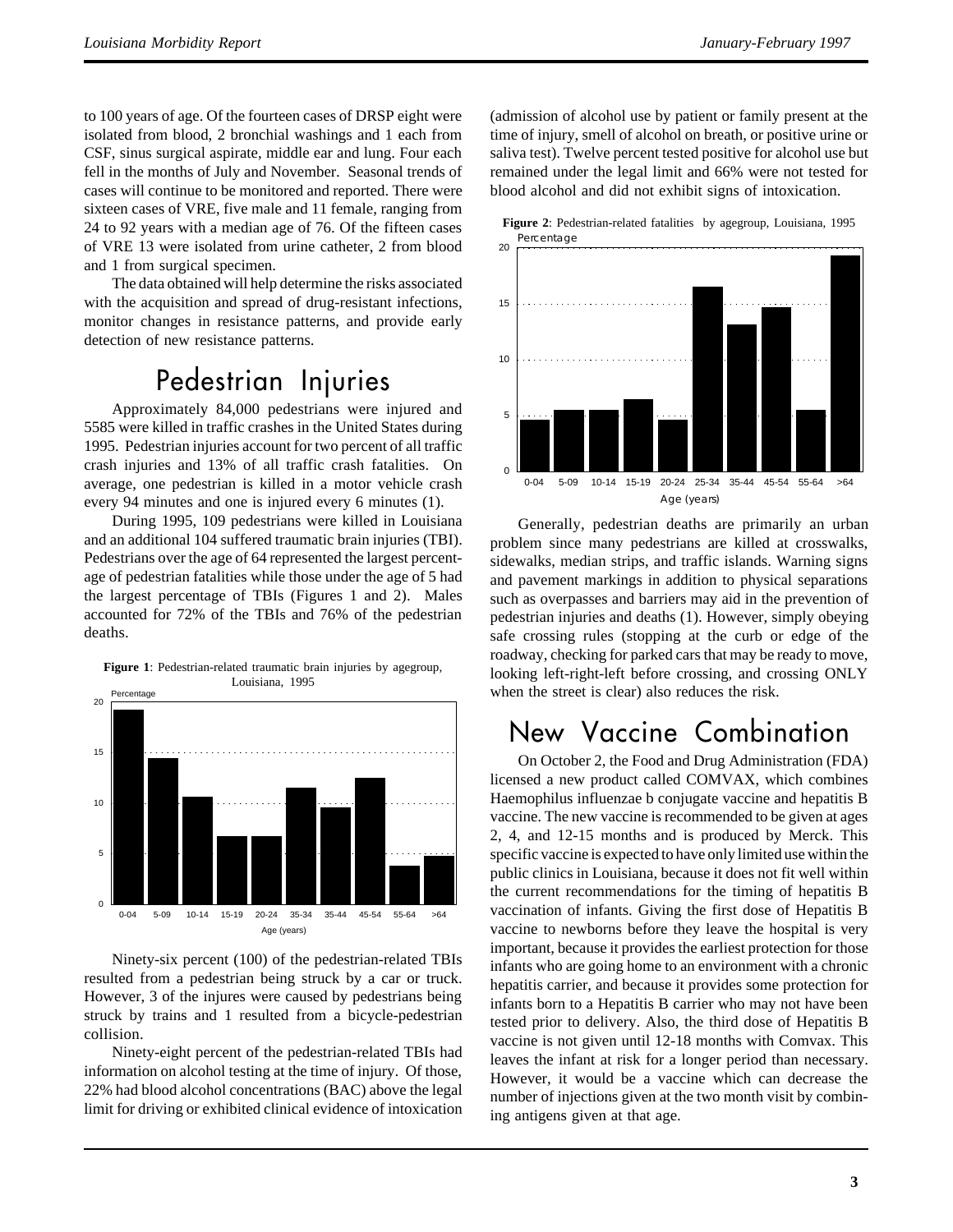# Inadequate Health Care Coverage, 1991-1994

Inadequate access to medical care contributes to many public health problems, and is a particular problem in Louisiana. According to the Behavorial Risk Factor Survey conducted annually from 1991 to 1994, one in five Louisiana adults, or approximately 850,000 lacked health insurance. An additional 8.8% (375,000) had insurance but reported that they could not afford to see a doctor at some time in the last year and are considered underinsured (Figure 1).

Blacks were more likely than whites (32.4% vs 16%) to report that they were uninsured. Females were more likely

**Figure 1**: Insurance coverage of Louisiana adults, 1991-1994



than males (10.8% vs 5.5%) to report that they were underinsured (Figure 3). Adults aged 18-35 reported being uninsured nine times more frequently than adults, 65 and older (29% vs 3.2%).

The Behavioral Risk Factor Survey (BRFSS) is an annual population-based randomized telephone survey conducted by the Louisiana Office of Public Health, DHH and the Center for Business Research, Northeast Louisiana State University. Approximately 1,600 adults are interviewed annually.

The Current Population Survey (CPS) is a telephone survey conducted by the US Census Bureau. According to the CPS, 51% of Louisiana residents had health insurance through employee benefits packages, 16.5% had Medicaid, 11% Medicare, 14% had other private insurance or CHAMPUS and almost 20% had no health insurance (Figure 2). Nonelderly adults (23%) were more likely than children under 18 (17.8%) and elderly adults (1.8%) to have no health insurance. Persons under 65 years were most likely to be uninsured if their family incomes were less than twice the federal poverty level.

Results from the CPS survey showed that children are more likely than adults 18 to 64 to have had Medicaid (34% vs 9%). Fifty-seven percent of children lived in families with incomes less than twice the federal poverty level. Twenty-one percent had no health insurance and more than half (53%) were covered by Medicaid. Forty-three percent of the children lived in families with incomes over 200% of the federal poverty level. Only 13% were uninsured. Thirty-eight percent of Louisiana children lived in families with incomes



below the federal poverty level; 64% of these received Medicaid.

 Data from the BRFSS and the CPS are self-reported which may bias results. Survey participants are representative of Louisiana's population as to age, gender, and race. Because persons must have a working phone number to be included, it is likely that the poorest population are underrepresented in the survey. This suggests that the survey results may underestimate the proportion of the population that is without insurance or is underinsured.

In spite of significant expenditures spent by Louisiana for Medicaid coverage, there remains a large proportion of persons who are uninsured and underinsured. Many of these individuals seek care for conditions through the charity hospital system that might have been prevented.

**Figure 3**: Insurance status in Louisiana by race and sex, 1991-1994



**Figure 4**: Insurance status in Louisiana adults by age, 1991-1994

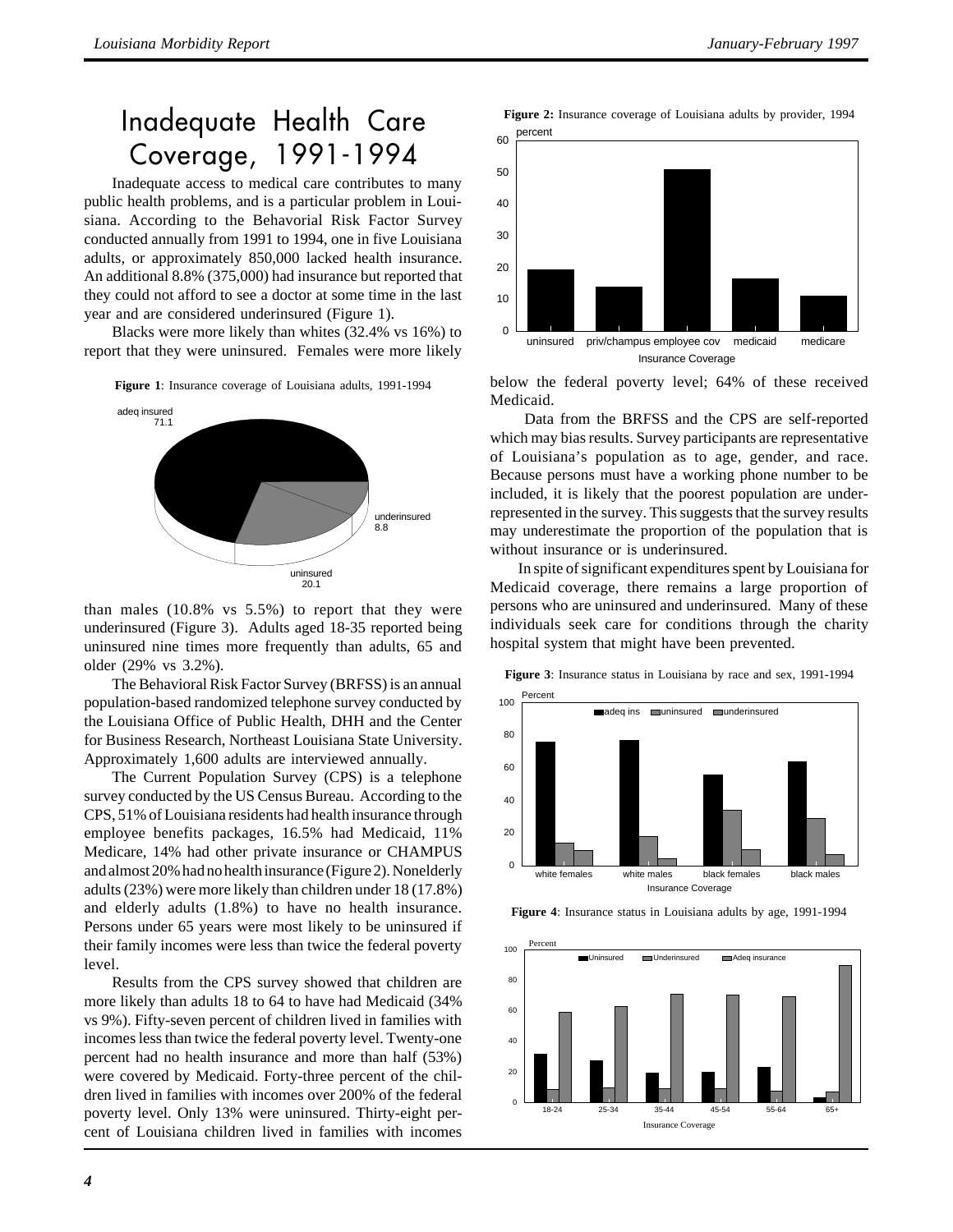# Notification of Partners of HIV-infected Persons

Sex partners of HIV-infected persons are at high risk for HIV infection themselves, and are often unaware of their risk. Notification of these partners of their risk provides them the opportunity to change their behavior if they are still uninfected or to receive medical treatment if they are already infected. This process can prevent HIV infections and save lives. In a study conducted in South Carolina, 92% of partners who were notified said that they they felt the health department should continue partner notification.

Notification of partners of HIV-infected persons of their risk has been part of the HIV prevention program for the Louisiana Office of Public Health for several years. A review of this program published in the January-February 1996 Louisiana Morbidity Report indicated that 68% of HIVinfected persons interviewed by OPH staff named at least one sex partner. Of partners who were named and tested for HIV infection, 29% were previously known to be HIV-positive, 18% were newly-identified as HIV-positive, and 54% were HIV-negative.

Currently, OPH staff interviews about 400 HIV-infected persons each year of the approximately 1,100 cases of AIDS and 700 cases of HIV infection reported. The largest group of the persons who receive this partner notification are reported from public clinics, followed by persons reported from public hospitals. Persons with HIV infection reported to AIDS surveillance staff from private providers are not interviewed by OPH unless the providers specifically ask for this service. Some of the HIV-infected persons not interviewed by the health department staff notify their own partners, and some partners are notified by physicians or other medical providers. There is currently no system in place to document patients' intention to notify their own partners. Under the current practice, it is likely that many partners of HIVinfected persons are not notified of their risk at all.

A variety of circumstances have led OPH to reconsider the current policy and propose changes. Under a proposed policy change to take effect in the Spring of 1997, OPH will attempt to assure that all spouses and non-spouse sexual partners of all known HIV-infected persons are notified of their risk, regardless of which medical provider reported the persons to OPH. This notification may take place by the infected person, by his/her medical provider, or by OPH Disease Intervention Specialist (DIS) staff. Each report of a person with HIV infection received by AIDS surveillance staff will be first checked to determine if he/she has been reported before. If not, the name will be referred to DIS staff. The DIS will contact the patient's medical provider and ask if the partners will be notified by the patient or by the medical provider. If the provider reports that the partners will not be notified in these ways, the DIS will contact the patient for an interview and notify the partners named. When DIS carry out the partner notification, the name of the infected person will be kept confidential - that is, partners will only be told of their exposure, not the name of the infected person to whom they have been exposed.

For each HIV-infected person reported, the DIS will be required to record on a standard form which method of partner notification was used. In keeping with a federal requirement, notification for spouses and non-spouse partners will be identical except that legal spouses will be notified if they have had sexual contact at any time up to 10 years prior to the interview (or up to the time of infection if this date is known); non-spouse sex partners will be notified if they have had sexual contact in the 12 months prior to the interview. OPH will soon propose a new provision in the state Sanitary Code describing these policies and procedures as part of the State Health Officer's authority and responsibility to control communicable diseases.

The HIV/STD Section feels strongly that this change will help target information and counseling to people who are at extraordinarily high risk, who need this information, and in whom HIV infection can be prevented. Persons with questions or comments should contact the HIV office at (504) 568- 7524.





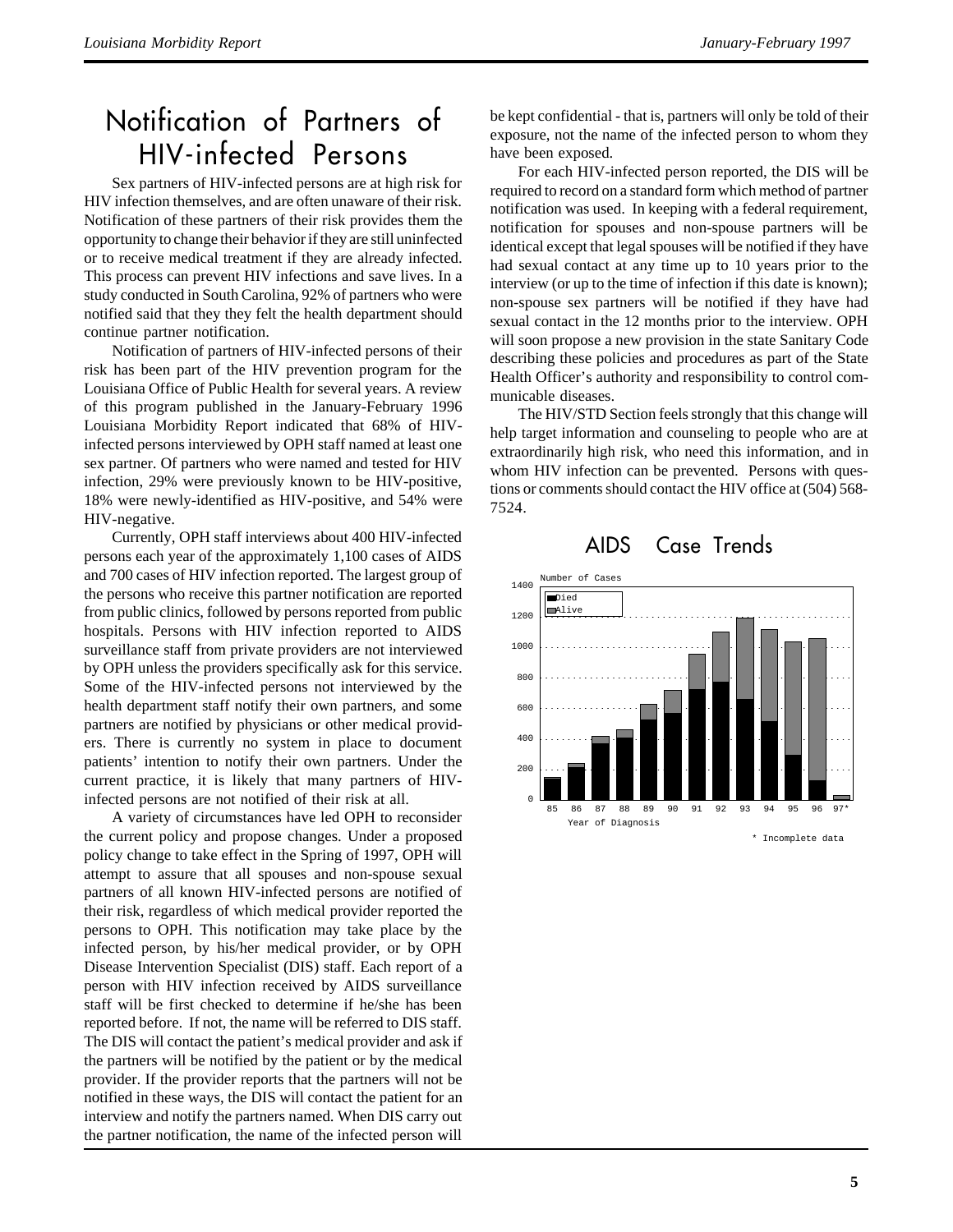| <sub>.</sub><br>.<br>PROVISIONAL DATA                                                       |                            |                                                                                      |                         |                     |                  |              |                  |                  |                 |               |                     |                     |               |                  |          |
|---------------------------------------------------------------------------------------------|----------------------------|--------------------------------------------------------------------------------------|-------------------------|---------------------|------------------|--------------|------------------|------------------|-----------------|---------------|---------------------|---------------------|---------------|------------------|----------|
|                                                                                             |                            | Table 1. Disease Incidence by Region and Time Period<br>TIME PERIOD<br>HEALTH REGION |                         |                     |                  |              |                  |                  |                 |               |                     |                     |               |                  |          |
| <b>DISEASE</b>                                                                              |                            | $\mathbf 1$                                                                          | $\overline{\mathbf{2}}$ | 3                   | $\overline{4}$   | 5            | 6                | 7                | 8               | 9             | Jan-<br>Feb<br>1997 | Jan-<br>Feb<br>1996 | Cum<br>1997   | Cum<br>1996      | %<br>Chg |
| Vaccine-preventable<br>Measles                                                              |                            | 0                                                                                    | 0                       | 0                   | 0                | $\bf{0}$     | 0                | 0                | 0               | 0             | 0                   | 0                   | 0             | 0                |          |
| Mumps                                                                                       |                            | 0                                                                                    | 0                       | 0                   | 0                | 2            | 0                | 0                | 1               | 0             | 3                   | 6                   | 3             | 6                | $-50$    |
| Rubella                                                                                     |                            | 0                                                                                    | 0                       | 0                   | 0                | 0            | 0                | 0                | 0               | 0             | 0                   | 0                   | 0             | 0                | ٠        |
| Pertussis                                                                                   |                            | 1                                                                                    | 1                       | 0                   | 0                | 0            | 0                | 0                | 0               | 0             | 2                   | 2                   | 2             | 2                | 0        |
| Sexually-transmitted<br>AIDS                                                                | Cases<br>Rate <sup>1</sup> | 28<br>2.6                                                                            | 9<br>1.6                | 4<br>1.1            | $\frac{3}{0.8}$  | $^{2}_{0.8}$ | 0<br>$\mathbf 0$ | 3<br>0.6         | 6<br>1.7        | $_{0}^{0}$    | $^{55}_{1.3}$       | $^{246}_{5.7}$      | $^{55}_{1.3}$ | 246<br>5.7       | $-78$    |
| Gonorrhea                                                                                   | Cases<br>Rate <sup>1</sup> | 24<br>41.0                                                                           | 141<br>25.0             | 88<br>24.0          | 103<br>20.0      | 89<br>33.0   | 18<br>6.0        | 171<br>34.0      | 106<br>30.0     | 51<br>13.0    | 1191<br>28.0        | 1822<br>43.0        | 1191<br>28.0  | 1822<br>43.0     | $-35$    |
| Syphilis(P&S)                                                                               | Cases<br>Rate <sup>1</sup> | 38<br>3.7                                                                            | $^{14}_{2.5}$           | $^{7}_{1.9}$        | 10<br>1.9        | $^0_0$       | $rac{2}{0.7}$    | 10<br>2.0        | 5<br>1.4        | 7<br>1.8      | $^{93}_{2.2}$       | 105<br>2.5          | 93<br>2.2     | 105<br>2.5       | -11      |
| Enteric<br>Campylobacter                                                                    |                            | 2                                                                                    | 5                       | 2                   | 1                | 1            | 0                | 0                | 0               | 0             | 11                  | 19                  | 11            | 19               | $-42$    |
| Hepatitis A                                                                                 | Cases<br>Rate <sup>®</sup> | 5<br>0.5                                                                             | 1<br>0.2                | $\frac{2}{0.5}$     | 7<br>1.4         | 0<br>٠       | 0<br>٠           | $^{11}_{2.2}$    | $^{15}_{4.3}$   | $rac{2}{0.5}$ | $^{43}_{1.0}$       | $^{12}_{0.3}$       | $^{43}_{1.0}$ | $^{12}_{0.3}$    | $+258$   |
| Salmonella                                                                                  | Cases<br>Rate              | 3<br>0.3                                                                             | $\int_{0.5}^{3}$        | $^{4}_{1.1}$        | $\int_{1.0}^{5}$ | $^{4}_{1.5}$ | 0                | $\int_{0.4}^{2}$ | $\frac{4}{1.1}$ | 6<br>1.6      | $^{31}_{0.7}$       | $^{20}_{0.5}$       | $^{31}_{0.7}$ | $^{20}_{0.5}$    | $+55$    |
| Shigella                                                                                    | Cases<br>Rate              | 6<br>0.6                                                                             | $^{5}_{0.9}$            | 0<br>٠              | $^{2}_{0.4}$     | $_{0.7}^{2}$ | 0<br>٠           | 0<br>٠           | $^{1}_{0.3}$    | $^{2}_{0.5}$  | $^{19}_{0.5}$       | $^{81}_{1.9}$       | 19<br>0.5     | $\frac{81}{1.9}$ | $-76$    |
| Vibrio cholera                                                                              |                            | 0                                                                                    | 0                       | 0                   | 0                | 0            | 0                | 0                | 0               | 0             | 0                   | 0                   | $\bf{0}$      | 0                | ٠        |
| Vibrio, other                                                                               |                            | 0                                                                                    | 0                       | 0                   | 0                | 0            | 0                | 0                | 0               | 0             | 1                   | 0                   | 1             | 0                | ٠        |
| Other<br>Hepatitis B                                                                        | Cases<br>Rate <sup>1</sup> | $^{13}_{1.3}$                                                                        | 4<br>0.7                | 0<br>$\blacksquare$ | 0<br>$\bar{a}$   | 0<br>٠       | $^{1}_{0.3}$     | $^{5}_{1.0}$     | $\frac{2}{0.6}$ | $^{3}_{0.8}$  | $^{28}_{0.7}$       | $^{12}_{0.3}$       | $^{28}_{0.7}$ | $^{12}_{0.3}$    | $+133$   |
| $\begin{array}{c} \text{Meningitis} \text{Bacteremia} \\ H. \ \text{influence} \end{array}$ |                            | 0                                                                                    | 0                       | 0                   | 0                | 0            | 0                | 0                | 0               | 0             | 0                   | 0                   | 0             | 0                | ٠        |
| N. meningitidis                                                                             |                            | 5                                                                                    | 3                       | 0                   | 2                | 2            | 1                | 1                | $\mathbf{1}$    | 2             | 17                  | 18                  | 17            | 18               | -5       |

LOUISIANA COMMUNICABLE DISEASE SURVEILLANCE January - February, 1997

1 = Cases per 100,000

|  |  | Table 2. Diseases of Low Frequency |
|--|--|------------------------------------|
|  |  |                                    |

| Disease                                  | Total to Date |  |  |  |  |
|------------------------------------------|---------------|--|--|--|--|
| Blastomycosis                            |               |  |  |  |  |
| Brucellosis                              |               |  |  |  |  |
| Histoplasmosis                           |               |  |  |  |  |
| Lead Toxicity                            |               |  |  |  |  |
| Typhoid                                  | 0             |  |  |  |  |
| Rocky Mountain Spotted Fever             | 0             |  |  |  |  |
| Legionellosis                            |               |  |  |  |  |
| Lyme Disease                             |               |  |  |  |  |
| Malaria                                  | 2             |  |  |  |  |
| Tetanus                                  | 0             |  |  |  |  |
|                                          |               |  |  |  |  |
| Table 3. Animal Rabies (Jan - Feb, 1997) |               |  |  |  |  |
| No. Cases<br>Parish                      | Species       |  |  |  |  |
| No Cases for this period.                |               |  |  |  |  |

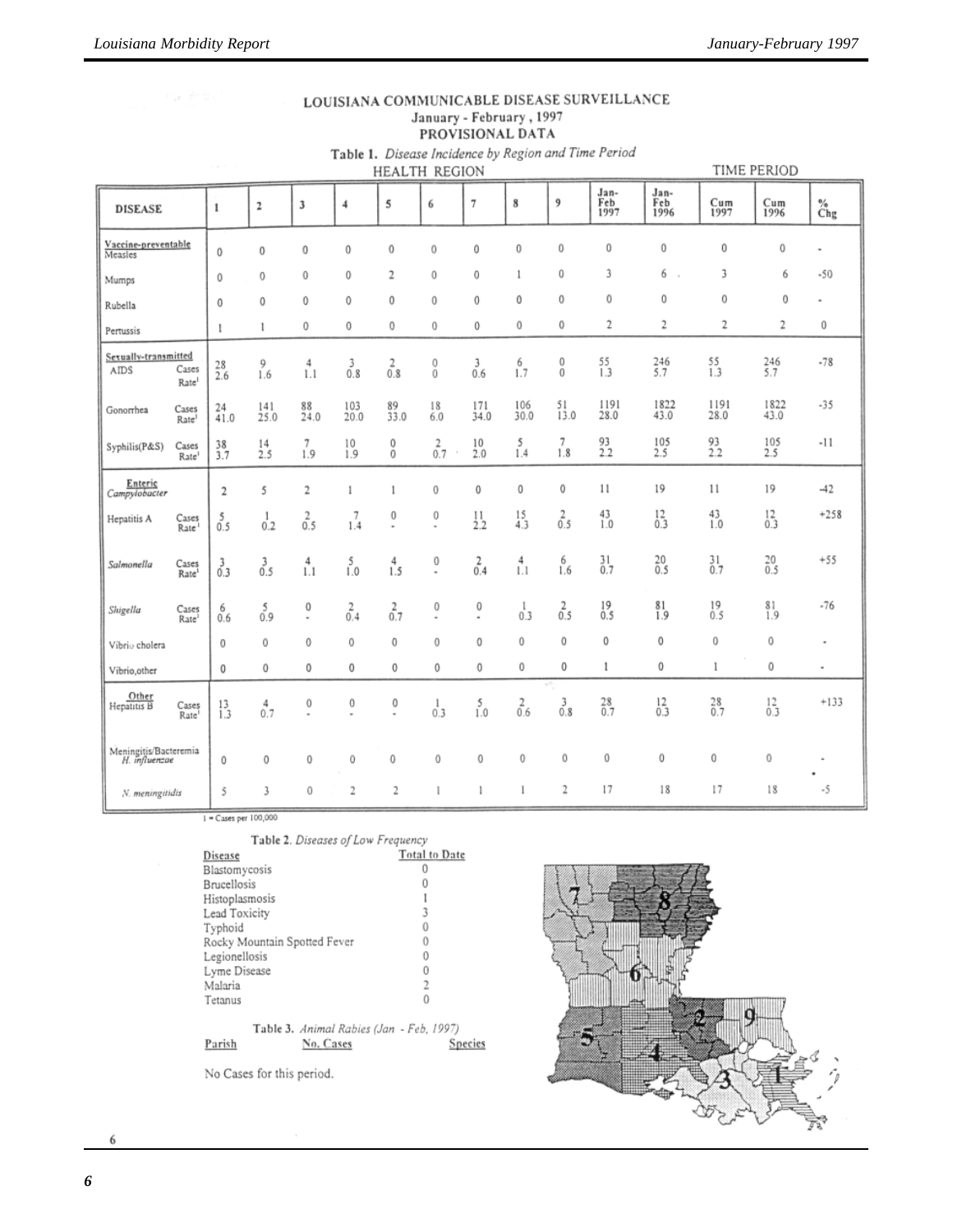### ANNUAL SUMMARY Tuberculosis - 1995

The tuberculosis case count rose in 1995 for the second year in a row, from 443 cases to 476 cases. Louisiana's case rate of 10.8 per 100,000 is approximately the same as the national rate (Figure 1). As in the past, the case rate was approximately three times as high in blacks as in whites (20 versus 6.2 per 100,000). While the age group with the highest rates was 65 and older, an increasing number of cases occurred in persons age 35-54 (Figure 2).

Of the 476 cases, 419 (88%) had pulmonary disease and 57 (12%) had extrapulmonary disease. In 1995, for the first time in many years, cases of tuberculosis in adults which were not culture-proven were included, for consistency with national data. Of the 476 cases, 88 were in this category.

Of 301 cases for which the HIV status was known, 42 (14%) were HIV-infected. This percentage is lower than in previous years. As part of a national surveillance system, Louisiana is now collecting information on risk factors for tuberculosis. Of the cases in 1995, 108 (23%) were known to use excessive alcohol, 11 (2.3%) were known to use intravenous drugs, and 26 (5.5%) were known to have been homeless in the year before diagnosis.

Information was available regarding initial drug susceptibility of *M. tuberculosis* isolates from 252 persons. Of these isolates, 11 (4.3%) were resistant to isoniazid (INH), and 2 (0.7%) were resistant to rifampin.



#### **Figure 1**: Rates of tuberculosis, U.S. and Louisiana, 1960-1995 Cases/100.000

### *Comment:*

The increase in tuberculosis cases is probably related to both increased case-finding and to the expansion of the case definition. However, tuberculosis remains an important health problem in Louisiana, with an increasing number of cases in young adults which may be related in part to the HIV epidemic. The state is not currently experiencing a large problem of multi-drug-resistant tuberculosis seen in other areas but there are resistant strains in some patients.





### *LOUISIANA FACTS*

*In the mid 1800's physicians adhered to the idea that all illness was simply a consequence of "bad air." It was felt that the environment was contaminated by miasmate (imaginary, invisible gases which supposedly arose from swamps and decaying plant and animal matter). Several of New Orleans most distinguished physicians did not believe diseases were contagious and that the use of sanitary measures was the essential key. It was felt by some that yellow fever originated in New Orleans. Dr. William Wood summarized their viewpoint in the following: "I believe the poison that gives rise to yellow fever, to exist in the atmosphere is generated under peculiar circumstances, requiring the influence of certain degrees of heat and moisture, added to animal vegetable decomposition. That this power, when generated, is of local origin, and confined to circumscribed districts of country, or portions of our country, and all who enter within the infected circle and breathe the air, are liable to take the disease.*